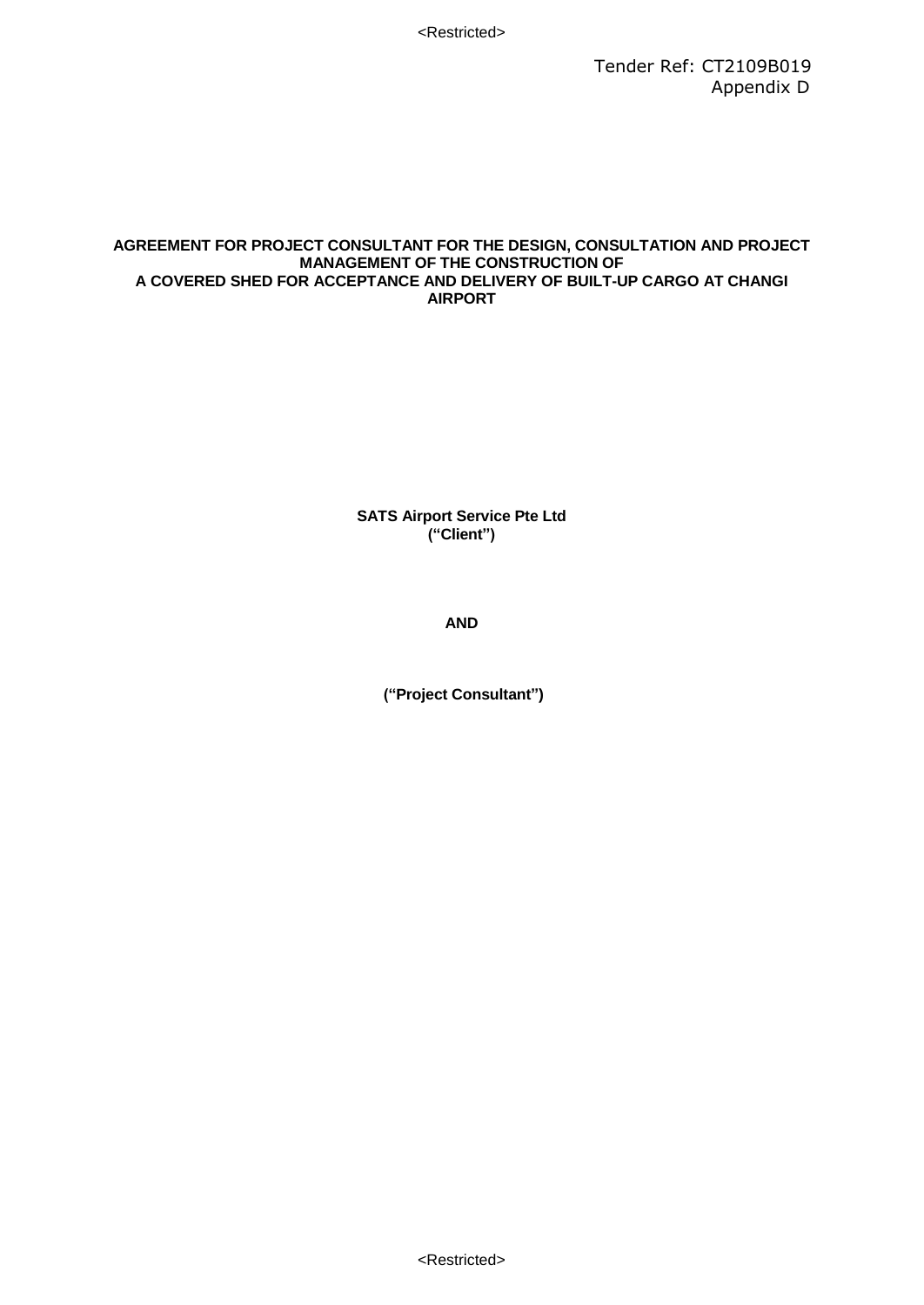## **TABLE OF CONTENTS**

# **Clauses Headings**

| 3  |                                             |  |
|----|---------------------------------------------|--|
|    |                                             |  |
| 5  |                                             |  |
| 6  |                                             |  |
|    |                                             |  |
| 8  |                                             |  |
| 9  |                                             |  |
| 10 |                                             |  |
|    |                                             |  |
| 12 |                                             |  |
| 13 |                                             |  |
| 14 |                                             |  |
| 15 |                                             |  |
| 16 |                                             |  |
| 17 |                                             |  |
| 18 |                                             |  |
| 19 | RELATIONSHIP BETWEEN THE PARTIES 12         |  |
| 20 |                                             |  |
| 21 | CONTRACTS (RIGHTS OF THIRD PARTIES) ACT  12 |  |
| 22 |                                             |  |

### **ANNEXURES**

SCHEDULE 1 - SPECIFICATIONS ANNEX A to E of RFP

This agreement ("**Agreement**") is made the day of 2021 by and between: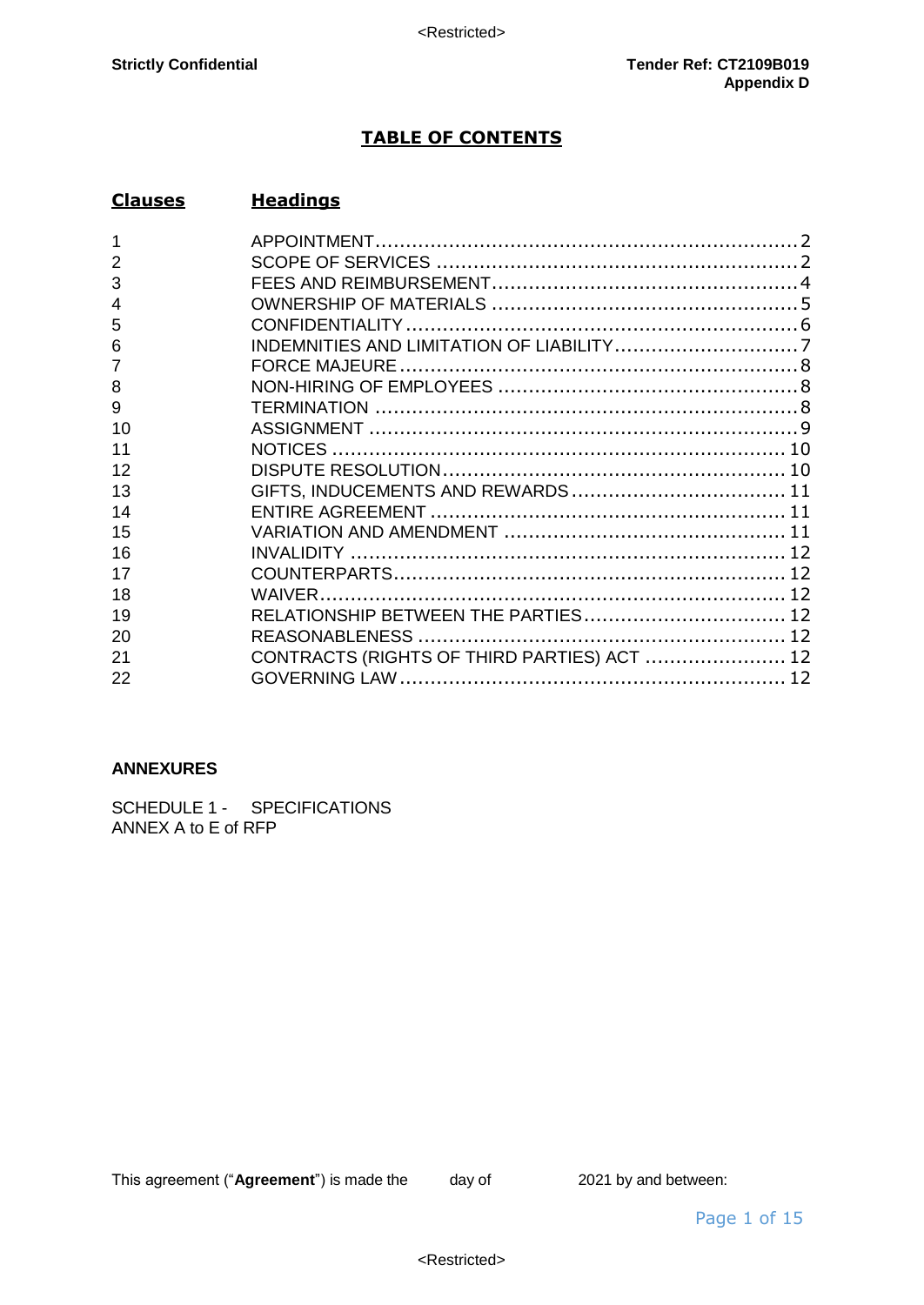- (1) **SATS AIRPORT SERVICES PTE LTD** (Company Registration No: 198500561R), a company incorporated in the Republic of Singapore and having its registered office at SATS Inflight Catering Centre 1, 20 Airport Boulevard, Singapore 819659 (the "**Client**"); and
- (2) \_\_\_\_\_\_\_\_\_\_\_\_\_\_\_\_\_\_\_\_\_\_\_\_\_\_\_\_\_\_(Company Registration No. \_\_\_\_\_\_\_\_\_\_\_\_\_\_\_\_), a company incorporated in Singapore and having its registered address at \_\_\_\_\_\_\_\_\_\_\_\_\_\_\_\_\_\_\_\_\_\_\_\_\_\_\_\_\_\_, Singapore \_\_\_\_\_\_\_\_ (the "**Project Consultant**");

**WHEREAS** the Client is desirous of appointing the Project Consultant to provide and/or perform the services as set out in Annexes A to D ("**Services**") (as hereinafter defined) for the purposes of constructing a covered cargo staging shed located at Changi Airport (the "Project"), and the Project Consultant agrees to such appointment subject to and in accordance with the terms and conditions of this Agreement.

### **IT IS HEREBY AGREED** as follows:

### <span id="page-2-0"></span>**1 APPOINTMENT**

- 1.1 The Client hereby appoints the Project Consultant as its consultant to provide and/or perform the Services to the Client and the Project Consultant hereby accepts such appointment subject to and in accordance with the terms and conditions set out herein.
- 1.2 The appointment of the Project Consultant shall commence on [insert date] up to and until [insert date] ("**Term**") unless earlier terminated in accordance with the provisions of Clause 9 herein. Notwithstanding the above, the Term may be extended at the option of the Client by such reasonable time that the Client deems appropriate if:
	- (a) any requisite approvals in respect of the Project and/or Services are granted late resulting in a delay in the completion of the Project and/or Services;
	- (b) any change in relevant laws or any additional or modified requirements or approvals which may be imposed from time to time by the relevant authorities;
	- (c) the Client requires further Services to be provided and/or performed pursuant to Clause 2.2;
	- (d) the Consultant agrees to perform further Services pursuant to Clause 2.2; and/or
	- (e) the Parties mutually agree in writing to such extension.

### <span id="page-2-1"></span>**2 SCOPE OF SERVICES**

- 2.1 The Project Consultant shall, during the Term of this Agreement, provide and/or perform the Services in accordance with the job specifications as set out in Schedule 1, and submit all Deliverables (as hereinafter defined) to the Client in accordance with the table in Schedule 1. For the purposes of this Agreement "**Deliverables**" means the items to be provided by the Project Consultant to the Client as set out in Schedule 1.
- 2.2 The Services provided and/or performed by the Project Consultant under this Agreement shall include any and all reasonable ancillary and/or ad-hoc services that the Project Consultant may be required to perform to carry out its obligations under this Agreement, whether or not such services are expressly indicated in this Agreement and including but not limited to services which are customarily provided in accordance with generally accepted practices, to the extent that such services are not otherwise covered in this Agreement. For the avoidance of doubt, such services shall be performed by the Project Consultant without any increase in the Fees (as hereinafter defined) payable by the Client.
- 2.3 The Project Consultant undertakes and warrants to: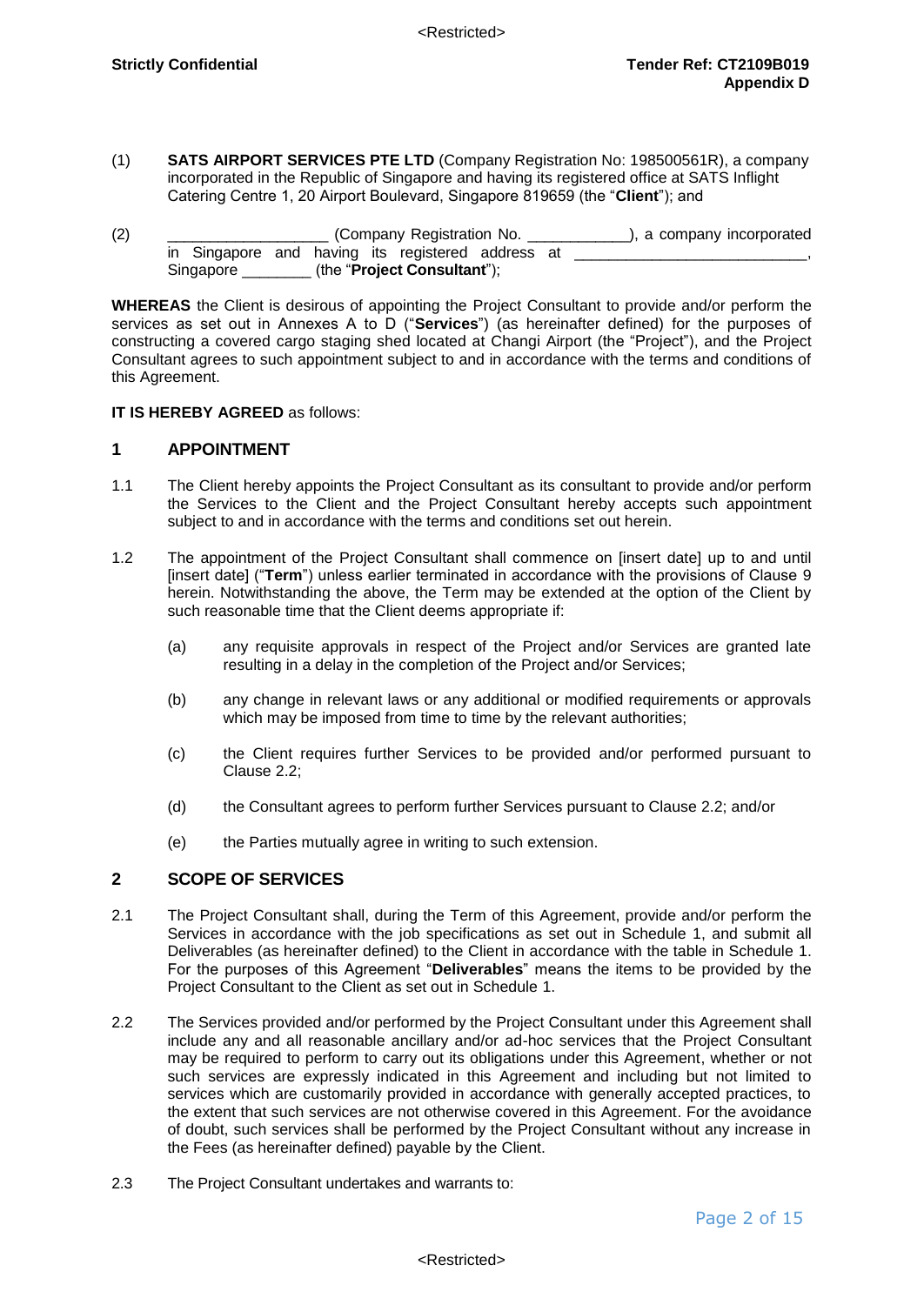- (i) exercise utmost and professional skill, care and diligence consistent with the highest practices and standards in the industry in the performance and/or provision of Services;
- (ii) possess and shall continue to possess at all times for the duration of this Agreement all expertise, resources, knowledge and skills required for the due and proper performance of the Services in accordance with this Agreement;
- (iii) perform and/or provide the Services in conformance of the provisions, covenants and conditions of this Agreement, to the satisfaction of the Client and be free from any defect, deficiency or flaw or any other failure or fault;
- (iv) liaise and communicate with SATS Airport Services Pte Ltd's representatives in connection with the Services;
- (iv) comply with all instructions and/or directions given by such representatives in connection with the Services;
- (v) ensure that the Project Consultant, all persons employed by the Project Consultant pursuant to this Agreement and any other person responsible for the performance and/or provision of the Services shall at all times, duly comply with the relevant laws, codes of practices, standards , requirements and regulations of all relevant authorities;
- (vi) ensure that all persons employed by the Project Consultant in pursuance of this Agreement are efficient, sober and honest and are competent, properly qualified and possess the relevant experience, expertise, knowledge and skills required for the due and proper performance of the Services in accordance with this Agreement;
- (vii) ensure that all statutory provisions and requirements affecting the works to be carried out hereunder or the conduct of its employees or agents whilst in the vicinity of the company's premises are complied with;
- (viii) ensure that all corporate and governmental approvals, consents, licenses and permits required for the purposes of the Project/ have been obtained and will continue in force for the Term of this Agreement;
- (ix) possess and continue to maintain at all times of the Term, all necessary and applicable licences, permits and adequate insurance coverage as required by the Client and will obtain the same at no cost to the Client;
- (x) obtain and maintain at all times for the Client all necessary licences of intellectual property rights ("IP Rights") so as to enable the Client to use and operate any third party proprietary matter required under or arising out of or in connection with this Agreement, without infringing any third party rights;
- (xi) deliver good title to and rights in all Deliverables, without any encumbrances, to the Client;
- (xii) the execution and delivery of, and performance by the Project Consultant, of its obligations under this Agreement will not result in a breach of, or constitute a default under, any agreement or licence to which the Project Consultant is a party or by which it is bound and which is material in the context of the Services contemplated by this Agreement;
- (xiii) be fully responsible for preparing, developing and coordinating all such designs necessary to enable the Project to be constructed and/or be fully operational in accordance with the Project and/or the Client's requirements and shall be fully responsible for the adequacy and fitness of the designs for their intended purposes;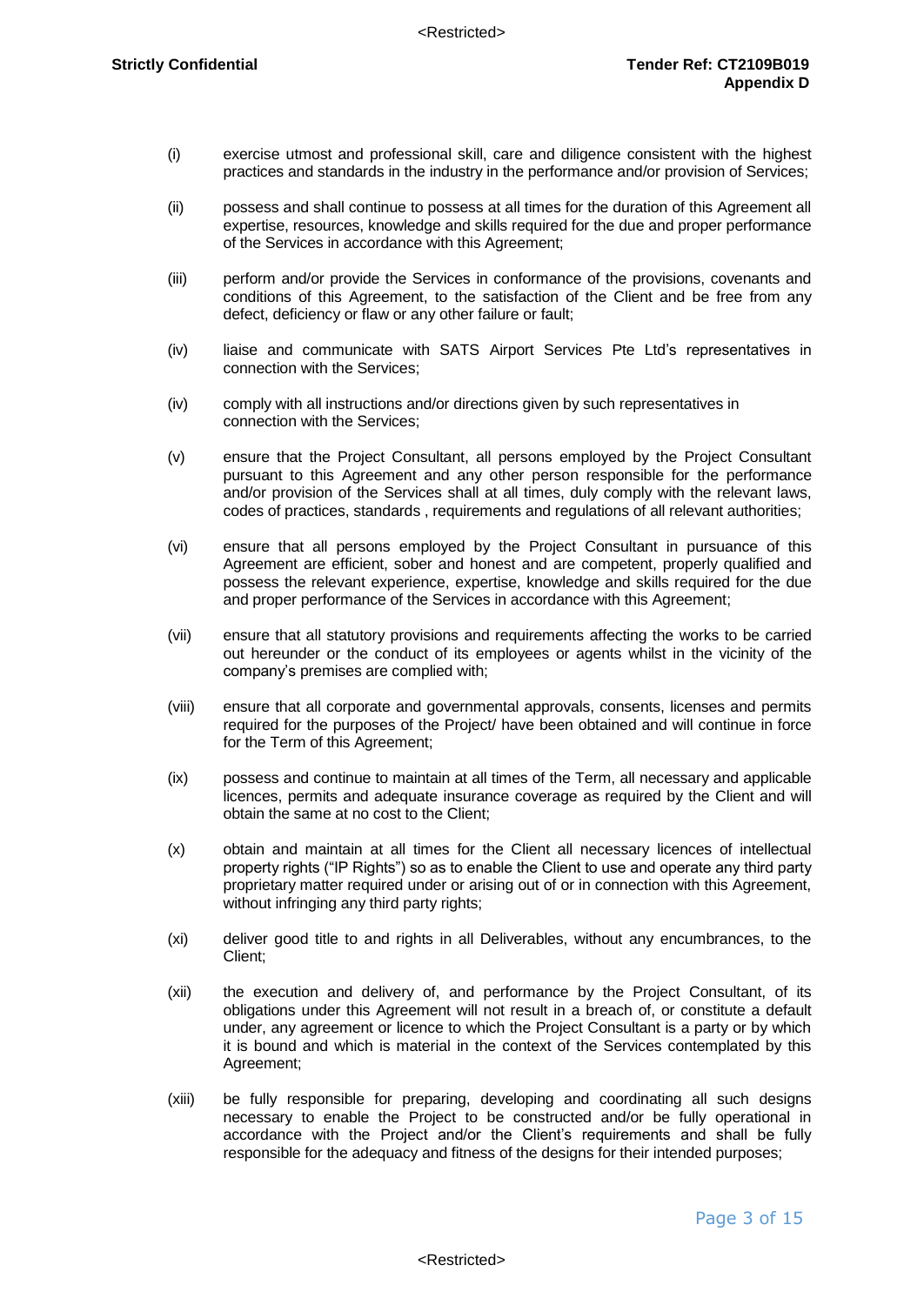- (xiv) take all steps necessary to ensure the expeditious and proper execution of the Services in compliance with such timelines as provided in Annex B. Without limiting the generality of the foregoing, the Project Consultant shall not carry out or authorise any modification or work involving additional cost or time without the prior written approval of the Client;
- (xv) carry out its duties under this Agreement in close collaboration with any other consultant appointed by the Client and when documents are called for, the Project Consultant shall provide the same;
- (xvi) provide the Client with a list of its employees involved in the performance and/or provision of Services under this Agreement (the "Personnel") prior to the commencement of this Agreement. For the avoidance of doubt, the Client reserves the right to object to any of the Project Consultant's Personnel, and the Project Consultant shall, immediately upon receipt of notification from the Client, replace such Personnel with suitably and technically qualified employees as approved by the Client at no cost to the Client;
- (xvii) not changing any of its Personnel or appoint replacements of any of them without the prior written approval of the Client;
- (xviii) find a suitable replacement within fourteen (14) days, in the event any of the Project Consultant's Personnel resign; and
- (xix) at the request of the Client, provide the Client with an updated list of its Personnel at any time or from time to time during the Term of this Agreement.

### <span id="page-4-0"></span>**3A FEES AND REIMBURSEMENT**

- 3.1 In consideration of the Project Consultant performing and/or providing the Services to the Client, the Client agrees to pay the Project Consultant in accordance with the fee payment schedule set out in Annex C a total of SGD 724,100 (the "**Fees**"). For the avoidance of doubt, the Fees are exclusive of any taxes to be levied on fees for the provision of Services. Where such a tax is levied, it will be on the Client's account. Under Singapore law, a goods and services tax ("**GST**") will be charged on the monthly invoice at the prevailing rate. An invoice will be submitted to the Client at the end of each stage of work set out in column 2 of Clause 5 of Annex C and, unless otherwise agreed to in writing by both parties, and the Client shall remit payment in respect of undisputed invoices within forty five (45) days of receipt of each invoice after the Client has provided written confirmation that the works are completed to the its satisfaction. Unless otherwise specified, all invoices will be billed in Singapore dollars and all payments required to be made under this agreement shall be made in Singapore dollars.
- 3.2 In the event the Client disputes the amount invoiced by the Project Consultant pursuant to any invoice, the Client shall within 21days of receipt of the Project Consultant's invoice respond in writing to the Project Consultant, where the response shall:
	- (a) state the amount the Client proposes to pay (the "**Response Amount**"); and
	- (b) include all supporting reasons if payment is withheld or if the amount which the Client proposes to pay is less than the amount claimed in the Project Consultant's invoice,

in which event the Project Consultant shall, following the issuance of the Client's response, deliver to the Client a revised invoice for the Response Amount, after which the Client shall within forty-five (45) days of the receipt of such revised invoice, pay the Project Consultant the Response Amount.

3.2 If services clearly outside the agreed scope of Services set out in Annexes A to D and/or beyond the scope of Clause 2.2 are necessary, the Project Consultant shall first inform the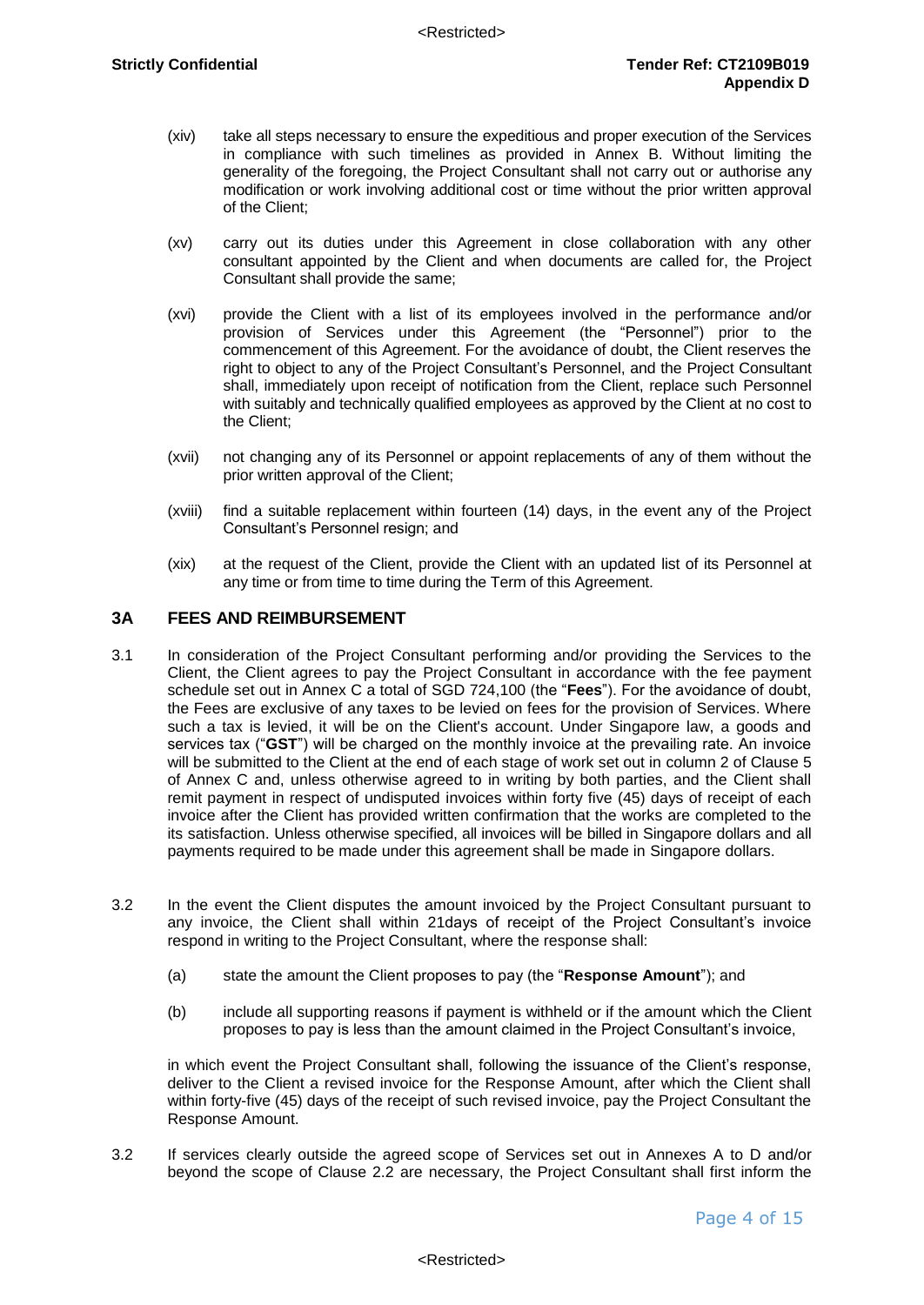Client of the necessity of such services and provide the Client with the estimated fee for such services, and the Project Consultant shall only proceed with such services and incurring costs for the same upon receipt of the Client's written approval to do so.

- 3.3 The Client shall reimburse the Project Consultant for the following provided always that proper and adequate documentation and/or receipts are submitted to the Client by the Project Consultant and accepted by the Client:
	- (i) Civil & Structural endorsement to CAG or related government board;
	- (ii) Registered Inspector Fees; and
	- (iii) Authority submission fees and plan fees.
- 3.4 Notwithstanding any other provision to the contrary herein, the Client shall be entitled, at any time and from time to time, without notice to the Project Consultant, to set off and deduct from any and all amounts payable to the Project Consultant (whether under this Agreement or otherwise ), any and all sums that may be due and owing by the Project Consultant to the Client, whether under this Agreement or otherwise and whether as damages or otherwise (including, without limitation, any amounts previously overpaid by the Client to the Project Consultant).
- 3.5 For the avoidance of doubt, save as otherwise expressly provided in this Clause 3 or as mutually agreed in writing between the Parties from time to time, the Project Consultant shall not be entitled to any fee, remuneration, payment, reimbursement, indemnity or compensation from the Client in connection with the performance and discharge by the Project Consultant of its obligations under this Agreement.

### <span id="page-5-0"></span>**3B REMEDIES FOR NON-CONFORMING SERVICES**

- 3.6 If any of the Services required to be performed by the Project Consultant under this Agreement is or are not performed, or performed incompletely or otherwise than in accordance with this Agreement ("Non-Conforming Services"), the Client shall not be required to pay the Project Consultant the fees for those Non-Conforming Services, and:
	- (a) the Client may, at its sole discretion, and in addition to any other rights of the Company under this Agreement or at law:
		- i. by written notice to the Project Consultant, require the Project Consultant to re-execute, rectify or remedy the Non-Conforming Services to the satisfaction of the Client at the Project Consultant's cost and expense within 30 days days of the Project Consultant's receipt of the said written notice; and/or
		- ii. take such action and make such arrangements as it otherwise thinks appropriate to rectify or remedy the failure, including engaging any other person(s) to provide and complete those Non-Conforming Services by such means and in such manner as the Client may consider appropriate in the circumstances; and
	- (b) the Project Consultant shall pay the Client on demand the total of the amount by which the total of the costs and expenses incurred by the Client as a consequence exceeds the total fees which would otherwise have been payable by the Client to the Project Consultant for the performance of the Services which are Non-Conforming Services.
- 3.7 In addition to the foregoing, if applicable, the Client shall be entitled in its sole discretion to require the Project Consultant to refund to the Client any fees that may have been paid in advance by the Client to the Project Consultant any Services contemplated to be provided by the Project Consultant for the remaining term of this Agreement.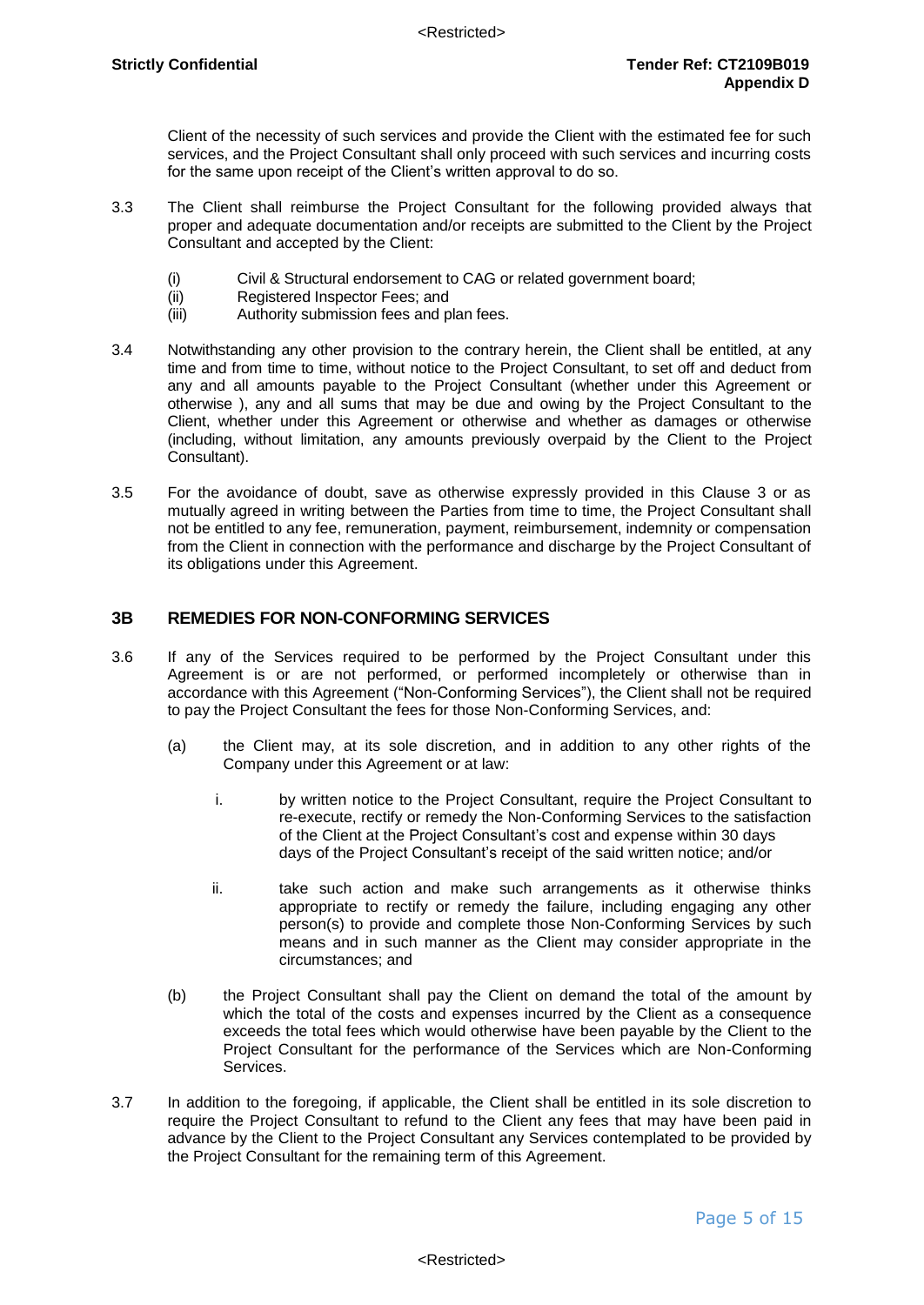- 3.8 Any amounts payable by the Project Consultant to the Client pursuant to Clauses 3.6 and 3.7 shall be recoverable as a debt due from the Project Consultant to the Client, and without limiting the generality of Clause 3.4, may at the Client's election be deducted from and set-off against any amount due from the Client to the Project Consultant.
- 3.9 The duties, liabilities and obligations of the Project Consultant under this Agreement shall not be deemed waived, released or relieved by the Client's inspection of, review of, approval or acceptance of, or payments to the Project Consultant for the Services, or any part thereof.

### **4 OWNERSHIP OF MATERIALS**

- 4.1 All finished materials and/or Deliverables prepared for and on behalf of the Client shall vest in and remains the property of the Client, and will be returned to the Client upon the Client's request.
- 4.2 Where materials vest in the Client, the Client have shall the right to alter, modify or vary materials, programmes and projects produced or developed by the Project Consultant for the Client in any manner the Client deems fit.
- 4.3 All IP Rights in respect of materials products or developed, whether jointly with the Client or otherwise solely by the Project Consultant, in the performance or in relation to the Services shall vest in and be the sole and exclusive property of the Client, who shall have the absolute right to assign the IP Rights to any third party. The Project Consultant shall use such materials solely in connection with work relating to the Services to be performed by the Project Consultant under this Agreement and shall not disclose, modify, divulge, release or sell to any other persons or otherwise deal with the same without the Client's prior written consent.
- 4.4 The Project Consultant undertakes that any and all materials or documents supplied by the Project Consultant in relation to the Services do not infringe any IP Rights of whatever nature of any third party. Notwithstanding the above, the Project Consultant agrees to fully indemnify the Client against all IP Rights infringement claims including any costs, charges and expenses in respect thereof.
- 4.5 The provisions of this Clause 4 shall continue to have effect notwithstanding the termination and/or expiry of the Project Consultant's appointment hereunder.

### <span id="page-6-0"></span>**5 CONFIDENTIALITY**

- 5.1 For the purposes of this Agreement, "**Confidential Information**" includes the terms of this agreement, all information (written or oral) concerning the business and affairs of the Client (including, without limitation, customers and services of the Client or its related or associated companies, reports, recommendations, advice or tests), and data, obtained or received or accessed by the Project Consultant as a result of or in connection with the entry or performance of this agreement. Any information which the Project Consultant has received or will receive in tangible form from the Client that is marked as "Confidential" or "Proprietary" or with words to similar effect pursuant to this Agreement will also be considered Confidential Information.
- 5.2 The Project Consultant agrees to treat as secret and keep confidential and procures that its officers, employees and agents keep confidential, any Confidential Information, and shall not, disclose the Confidential Information to any other person unless disclosure has been expressly permitted by the Client in writing. The Project Consultant agrees and acknowledges that Confidential Information shall only be used for the purposes of performing its obligations under this Agreement.
- 5.3 The Project Consultant agrees to disclose such Confidential Information only to the extent necessary to such of its officers, employees and agents as shall have a need to know for the proper purposes referred to herein. The Project Consultant hereby undertakes to take all such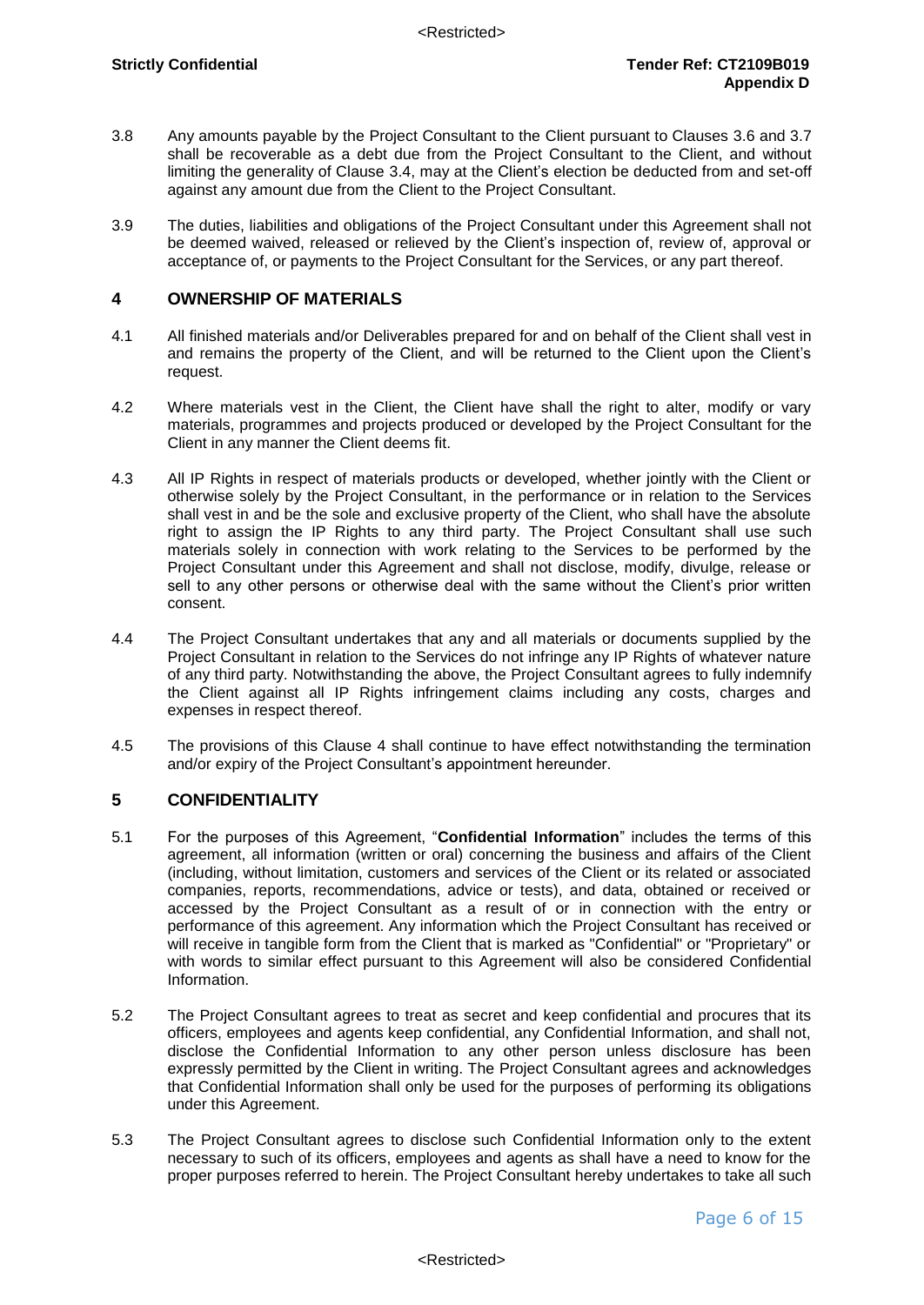steps as shall from time to time be necessary to ensure compliance by its officers, employees and agents with the provisions of this Clause 5, including but not limited to placing such officers, employees and agents under undertakings of confidentiality and containing similar conditions provided in this Clause 5. Notwithstanding the above, the Project Consultant undertakes full responsibility for the maintenance and preservation of the confidentiality of any Confidential Information disclosed pursuant to this Agreement and the due compliance by such officers, employees and agents of the conditions of such undertakings to the same extent as if they were undertaken by the Project Consultant.

- 5.4 The confidentiality obligations referred to herein shall not apply to any information which:
	- a) is in the possession of and is at the free disposal of the Project Consultant prior to the receipt of such information from the Client without any obligation to maintain its confidentiality;
	- b) is in or enters the public available domain, other than by reason of any breach, default or willful or negligent act or omission of the Project Consultant or any of its officers, employees or agents;
	- c) is independently developed by the Project Consultant without the use of Confidential Information; and
	- d) is required to be disclosed by the Project Consultant under the compulsion of law, or by order of any court or government or regulatory body to whose supervisory authority the Project Consultant is subject; provided that the Project Consultant is in such circumstances shall promptly notify the Client and shall take all such steps to minimize or avoid disclosure of such information.
- 5.5 All Confidential Information in tangible form (including all copies or reproductions thereof in any media and all documents into which any Confidential Information has been incorporated) will be returned and delivered up to the Client or destroyed by the Project Consultant, immediately upon request by the Client. The Project Consultant will produce promptly upon the Client's request a certificate signed by any of its directors or its chief executive officer or equivalent, confirming that this has been completed.
- 5.6 The obligations of the Project Consultant under this Clause shall remain notwithstanding the termination and/or expiry of this Agreement for any reason whatsoever.

### <span id="page-7-0"></span>**6 INDEMNITIES AND LIMITATION OF LIABILITY**

6.1 The Project Consultant shall indemnify and hold harmless the Client, its affiliates, and their respective employees, directors, officers, principals (partners, shareholders or holders of an ownership interest, as the case may be) and agents, in full from and against any and all actions, proceedings, claims, damages, liabilities, losses, costs and expenses (including without limitation, legal costs and expenses on a full indemnity basis, and any fines, penalties, levies and charges) whatsoever arising out of or in connection with wilful acts, omissions, default or negligence of the Project Consultant, its officers, employees, agents, servants, suppliers, vendors, contractors or subcontractors in relation to the PR activities and/or services provided under this agreement.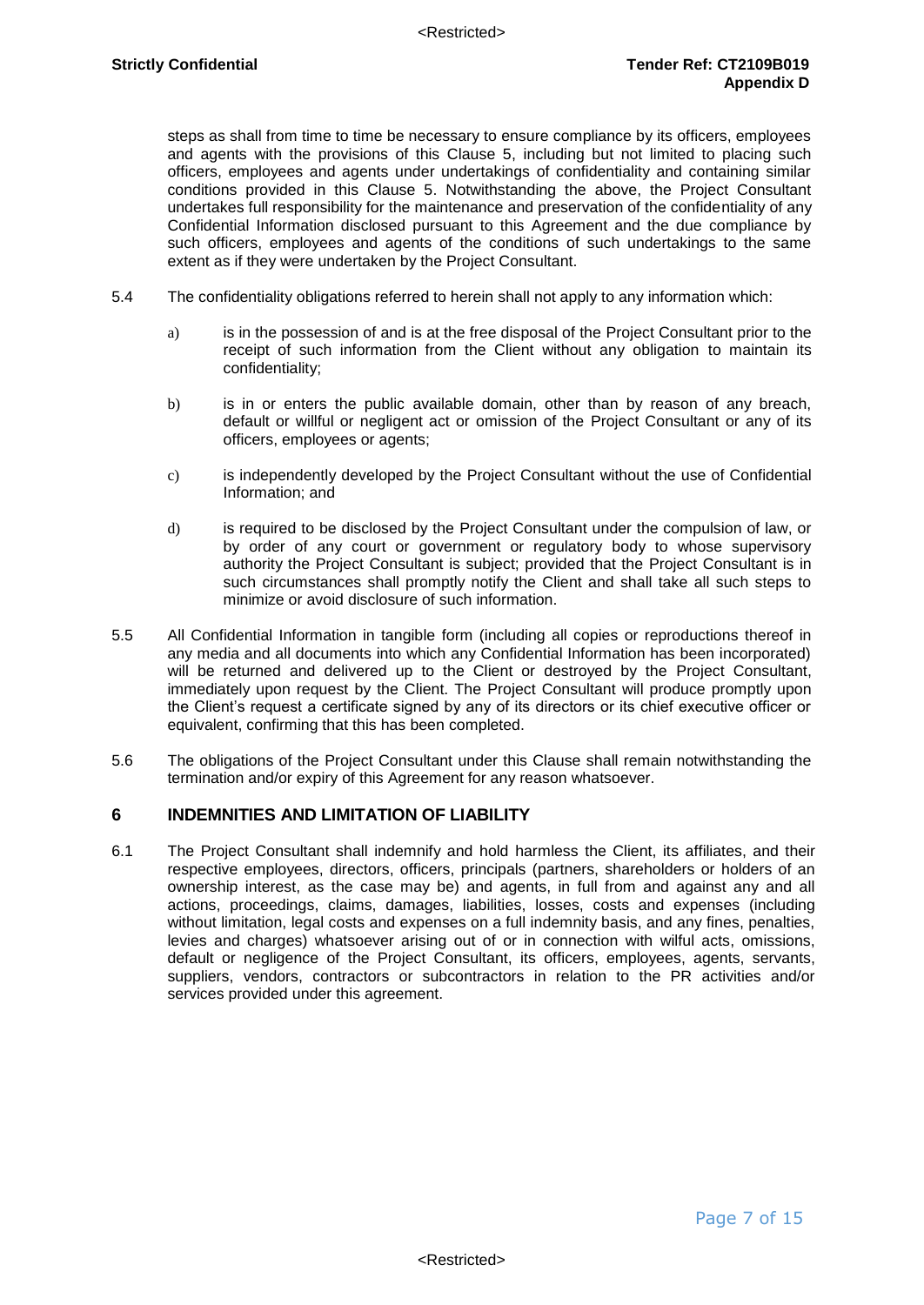- 6.2 The Client shall have no responsibility (whether to the Project Consultant or otherwise) in respect of any losses which are not reasonably foreseeable, any indirect or consequential losses, any loss of profit, use, anticipated savings, goodwill, reputation or business contracts, or any other form of pure economic loss, or any loss or damage suffered by the Project Consultant as a result of, or in connection with, any claim brought against the Project Consultant by any third party, howsoever arising (whether in contract, tort or otherwise) and even if the Client had been advised of the possibility or likelihood of the same.
- 6.3 The Project Consultant agrees and acknowledges that money damages are not a sufficient remedy for any breach of its confidentiality obligations under this Agreement and that the Client shall be entitled to specific performance or injunctive relief (as appropriate) as a remedy for any breach or threatened breach thereof, in addition to any other remedies available at law or in equity.

### <span id="page-8-0"></span>**7 FORCE MAJEURE**

- 7.1 If the performance or observance of this Agreement or of any obligation herein is prevented or delayed by reason of an act of God, civil commotion, storm, fire, riots, strikes, legal moratorium, war, revolution or action by government ("**Event of Force Majeure**"), the party so affected shall, upon prompt notice of such cause being given to the other party, be excused from such performance or observance to the extent of such prevention or during the period of such delay, provided that the party so affected shall use its reasonable best efforts to avoid or remove the cause or causes of non-performance and observance with utmost dispatch. For the avoidance of doubt, where an Event of Force Majeure results in the temporary suspension of the Services to be performed by the Project Consultant, the Client shall not be obliged to pay the [monthly Fees] from the effective date of the Event of Force Majeure until such time as the Event of Force Majeure shall have ceased to have effect. If the Services are partly suspended, a pro rata amount of the Fees shall be forfeited.
- 7.2 If the Event of Force Majeure continues for more than one (1) month, the party affected may terminate this Agreement by written notice to the other party on the date to be specified in that notice, which must not be less than fifteen (15) days after the date on which the notice is given, provided that the Event of Force Majeure is still continuing when it gives that notice and the termination shall have effect upon the expiry of such notice.

### <span id="page-8-1"></span>**8 NON-HIRING OF EMPLOYEES**

8.1 The Project Consultant agrees not to solicit the Client's employees, who are directly or indirectly involved in matters related to this Agreement, for employment with the Project Consultant, and the Client agrees not to solicit the Project Consultant's employees, who are directly and indirectly involved in matters related to this Agreement, for employment with the Client, with effect from the commencement date of this Agreement until one (1) year after the expiry of this Agreement.

### <span id="page-8-2"></span>**9 TERMINATION**

- 9.1 A party to this Agreement ("Non-Defaulting Party") may at any time during the Term of this Agreement, by notice in writing to the other party ("Defaulting Party"), immediately terminate this Agreement as from the date of service of such notice, following any of the events set out below:
	- 9.1.1 a resolution is passed, or a petition is presented, or an order of court is made, for the winding up of the Defaulting Party;
	- 9.1.2 a receiver, manager, administrator, administrative receiver, receiver and manager of similar officer is appointed in respect of the business, assets and/or income or any part thereof of the Defaulting Party;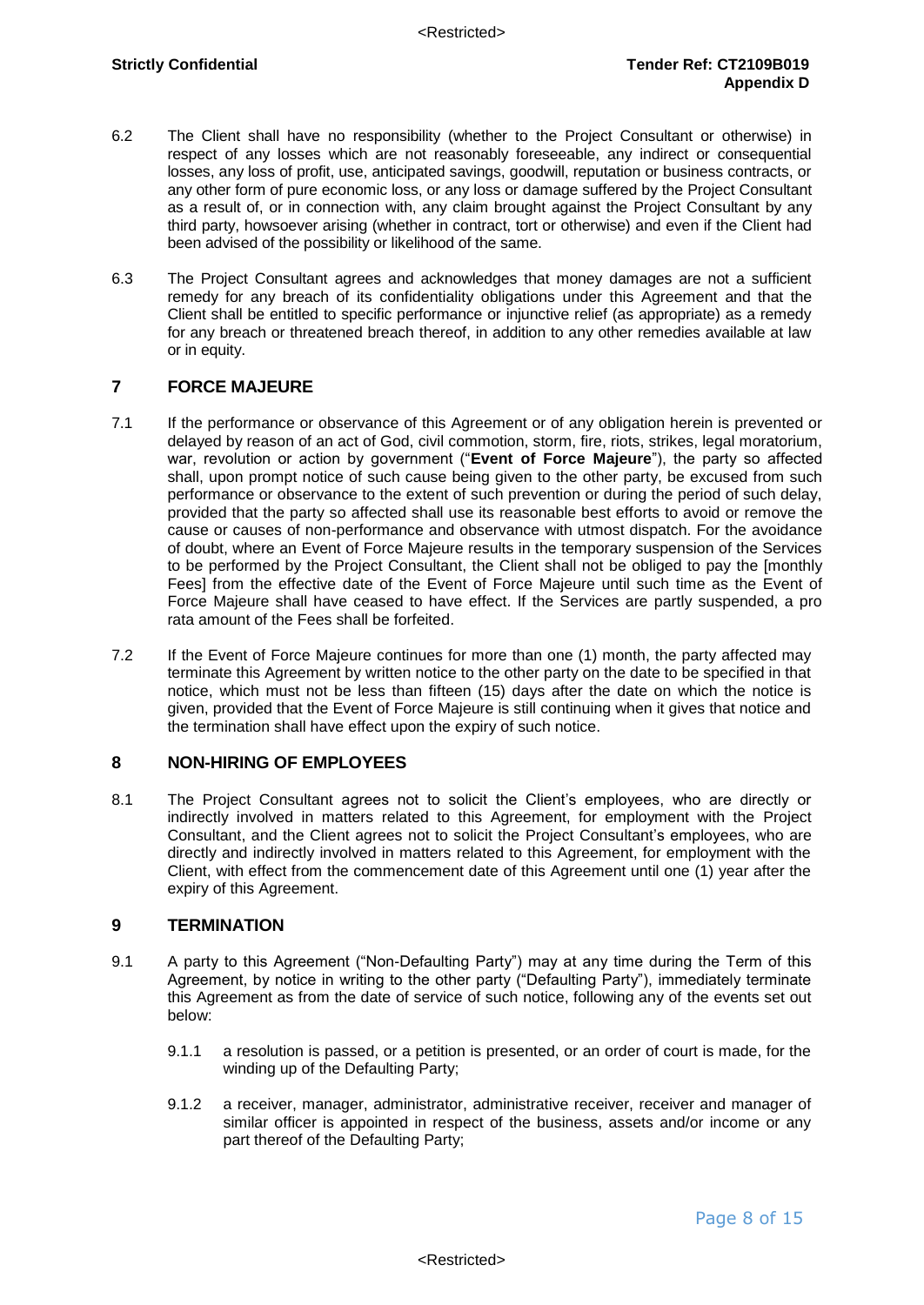- 9.1.3 the Defaulting Party makes an assignment for the benefit of all or a substantial number of its creditors;
- 9.1.4 the Defaulting Party enters into an agreement for the composition, extension or readjustment of substantially all of its obligations;
- 9.1.5 any similar event to the foregoing occurs in relation to the Defaulting Party under the law of any other jurisdiction; or
- 9.1.6 the Defaulting Party commits a material breach of any obligation under this agreement and, having been given written notice (specifying in reasonable detail the nature of the breach) to remedy the breach by the Non-Defaulting Party, fails to remedy the breach in full within thirty (30) days from the date of service of such notice.
- 9.2 This Agreement may be terminated by the Client without cause at any time during the Term of this Agreement by way of one (1) months' prior written notice to the Project Consultant.
- 9.3 Regardless of the initiator of withdrawal, the Project Consultant will, if so required by the Client and pursuant to a mutually acceptable compensation agreement, complete any work in progress and will, at the request of the Client, continue beyond the notice period should any outstanding projects remain.
- 9.4 Upon expiry or early termination of this Agreement, the Project Consultant procures that the Services and/or Deliverables rendered or delivered up to and including the date of expiry or termination will be properly and fully handed over to the Client or to such other person as the Client may direct in accordance with reasonable procedures specified by the Client.
- 9.5 If termination is effected, the Client shall pay to the Project Consultant for the Services which have been rendered by the Project Consultant such sums accrued due and payable in accordance with the monthly Fees, pro-rated where necessary in respect of the amount of work actually done up to and including the date of termination.
- 9.6 For the avoidance of doubt, in the event of an early termination of this Agreement, the Project Consultant shall forthwith deliver to the Client:
	- a) a letter of release stating its unconditional consent to the appointment of a replacement professional consultant for the Project by the Client; and
	- b) all original or certified true copies of drawings, plans, specifications and/or other documents prepared by the Project Consultant for the Project and which are required by the Client for the construction and completion of the Project
- 9.7 Nothing in this Agreement shall prejudice the rights and obligations of the Client which have been accrued prior to the expiry and/or termination of this Agreement or preclude the Client from claiming against the Project Consultant in respect of any loss or damage arising from or incurred as a result of any breach of any provisions of this Agreement occurring prior to or on the expiry or termination of this Agreement.

### <span id="page-9-0"></span>**10 ASSIGNMENT**

10.1 The Project Consultant shall not assign, novate, delegate or transfer any of its rights or obligations under this Agreement without the prior written consent of the Client. Notwithstanding any consent given by the Client for any assignment, delegation or transfer of the Project Consultant's rights or benefits and/or obligations under the terms of this Agreement, the Project Consultant shall remain solely responsible to the Client for observing and complying with and the due performance of all the duties, obligations, undertakings, warranties and covenants of the Project Consultant set out in this Agreement.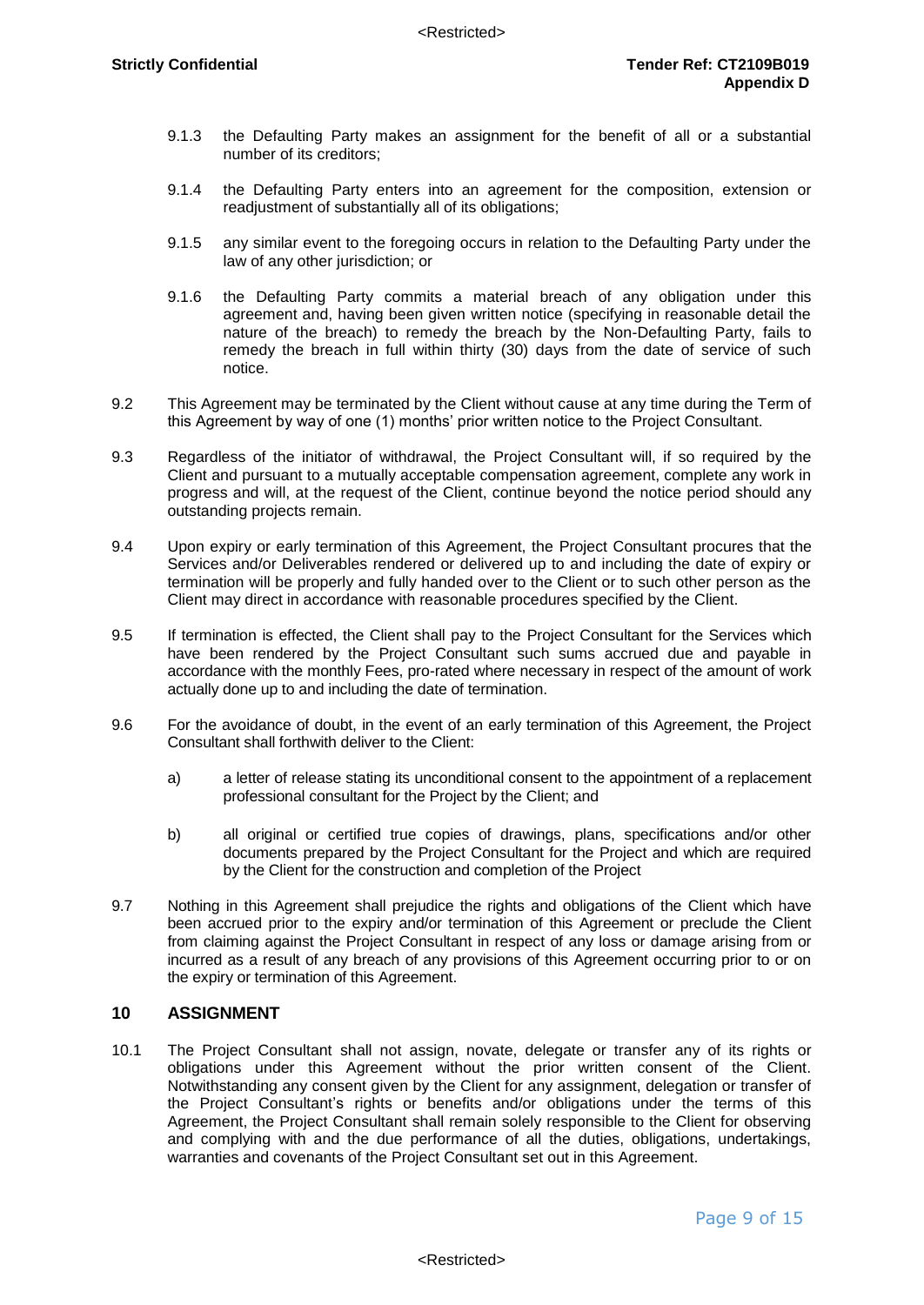10.2 The Client may assign its rights and benefits under the terms of this Agreement to any party, and in the event of such assignment, the duties and obligations of the Client under this Agreement may be performed by its assignee in lieu of the Client. For the avoidance of doubt, the Project Consultant shall be deemed to have consented to such assignment which shall be effective on the date that the Client notifies the Project Consultant of such assignment.

### <span id="page-10-0"></span>**11 NOTICES**

11.1 Any notice or communication required to be given hereunder may be sent by post or transmitted by telefax to the Client at its registered office for the time being and to the Project Consultant at 33 Ubi Avenue 3, #07-68 Vertex Tower A, Singapore 408868 and shall be deemed received within one (1) day if transmitted by telefax (as the case may be) and within two (2) days if send by post.

### <span id="page-10-1"></span>**12 SECURITY DEPOSIT**

- 12.1 The Contractor shall no later than seven (7) days from the date of this Agreement, furnish a security deposit by way of cash or a banker's guarantee issued by a reputable bank acceptable to the Company on terms prescribed by the Company, of a sum equivalent to five percent (5%) of the Contract Price, valid up to and including the thirtieth (30th) day after the last date of expiry of the Warranty Period. Should the Contractor fail to furnish the security deposit as required under this Clause, the Company may without further notice, and without prejudice to any other rights and/or remedies of the Company, set off and deduct against any payment(s) due to the Contractor, such amounts sufficient to comprise the security deposit, and shall hold the same as the security deposit in cash pursuant to this Clause.
- 12.2 This deposit will be refunded after the thirtieth  $(30<sub>th</sub>)$  day after the last date of expiry of the Warranty Period, if the Company is satisfied that the Contractor has fulfilled all the terms and conditions and obligations of this Agreement, in Singapore currency by way of a cheque drawn on a bank in Singapore or return of the banker's guarantee if requested by the Contractor, as the case may be. If the Contractor breaches this Agreement, the Contractor will forfeit part or the whole of this deposit to the Company, the actual amount of forfeiture to be determined by the Company, and the balance thereof, if applicable, shall be refunded to the Contractor. No interest shall be paid on the deposit or upon refund thereof.
- 12.3 The Contractor shall maintain the amount of the security deposit set out in Clause 12.1 above until the thirtieth  $(30<sub>th</sub>)$  day after the last date of expiry of the Warranty Period and following the deduction of any amount from the security deposit, the Contractor undertakes to top up the cash or provide an additional or replacement banker's guarantee so as to ensure that the amount of the security deposit is at all times equivalent to five percent (5%) of the Contract Price.
- 12.4 If the Contractor elects to provide a banker's guarantee pursuant to **Clause 12.1** and if the Company anticipates that the banker's guarantee will expire earlier than thirty (30) days from the last date of the Warranty Period, the Company shall notify the Contractor to extend the banker's guarantee so that it will expire thirty (30) days from the last date of the Warranty Period. If the Contractor fails to make such extension within seven (7) days from the date of such notice, the Company shall be entitled to call on the banker's guarantee.

### **13. DISPUTE RESOLUTION**

13.1 Any dispute, controversy or disagreement arising out of or relating to this Agreement, including any question regarding its existence, validity or termination ("**Dispute**") shall be referred for determination or resolution in an arbitration conducted by the Singapore International Arbitration Centre ("**SIAC**") and in accordance with the SIAC Rules ("**Rules**") except to the extent that the Rules conflict with the provisions of this Clause 13, in which event the provisions of this Clause 13 shall prevail and apply.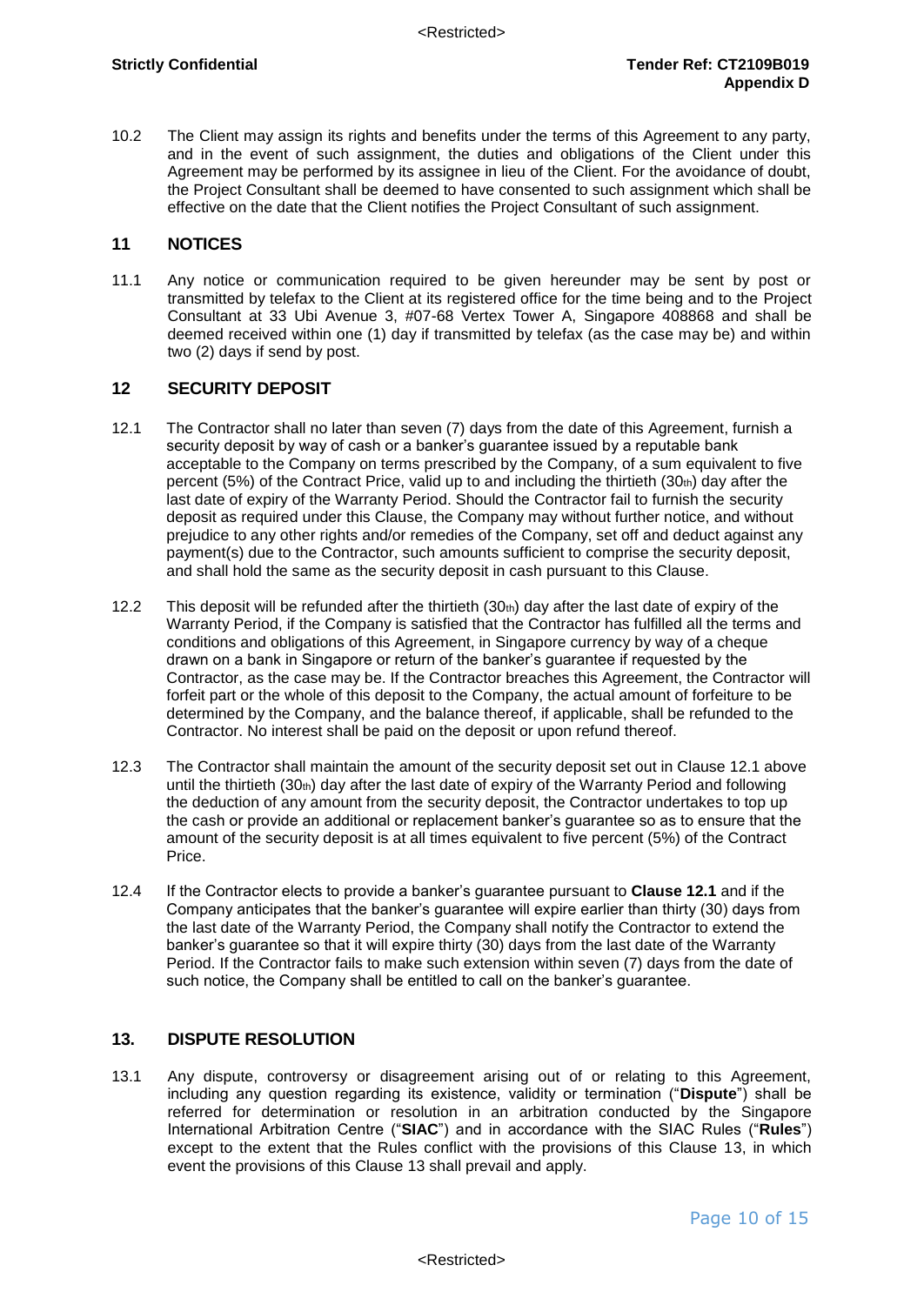- 13.2 The number of arbitrators shall be one (1), the place of the arbitration shall be Singapore, and the language of the arbitration shall be English.
- 13.3 Any decision or award of the arbitral tribunal shall be final and binding upon the parties to the arbitration proceeding. The parties also hereby irrevocably waive and exclude any right to appeal to any court in any jurisdiction against any such decision or award, or to seek any review or revision of any such decision or award by any court in any jurisdiction. The foregoing shall be without prejudice to the rights of either party to refer any Dispute to the courts for resolution where necessary to preserve the subject matter of the action by way of injunctive or declaratory proceedings.

#### <span id="page-11-0"></span>**14 GIFTS, INDUCEMENTS AND REWARDS**

14.1 The Client may determine this Agreement and recover from the Project Consultant the amount of any loss resulting from such determination if the Project Consultant offers, gives or agrees to give, or has offered, given or agreed to give, to any person any gift or consideration of any kind as an inducement or reward for doing or forbearing to do or for having done or forborne to do any action in relation to the obtaining or execution of this Agreement or for showing or forbearing to show favour to any person in relation to any contract, agreement or transaction with the Client or if the like acts shall have been done by any person employed by the Project Consultant or acting or purportedly acting on its behalf (whether with or without the knowledge of the Project Consultant) or if in relation to any contract, agreement or transaction with the Client, the Project Consultant) or any person employed by it or acting or purportedly acting on its behalf commits any offence under the Penal Code or the Prevention of Corruption Act (Chapters 224 and 241 respectively of the 1985 Edition ) or abets or attempts to commit such an offence or gives any fee or reward the receipt of which is an offence under the Penal Code or the Prevention of Corruption Act.

### <span id="page-11-1"></span>**15 ENTIRE AGREEMENT**

15.1 This Agreement supersedes and cancels all previous agreements, warranties and undertakings whether oral or written, express or implied, given or made by or between the parties, and constitutes the entire agreement between the parties in respect of the matters set out herein, and save as expressly provided for in this Agreement, no other terms and conditions shall be included or implied.

### <span id="page-11-2"></span>**16 VARIATION AND AMENDMENT**

16.1 No variation, amendment or rescission of this Agreement shall bind either party unless made in writing and signed by both parties. Unless expressly agreed, no variation or amendment shall constitute a general waiver of any provision of this Agreement, nor shall it affect any right, obligation or liability under or pursuant to this Agreement which have already accrued up to the date of such variation or amendment, and the rights and obligations of the parties under or pursuant to this Agreement shall remain in full force and effect, except and only to the extent that they are so varied or amended.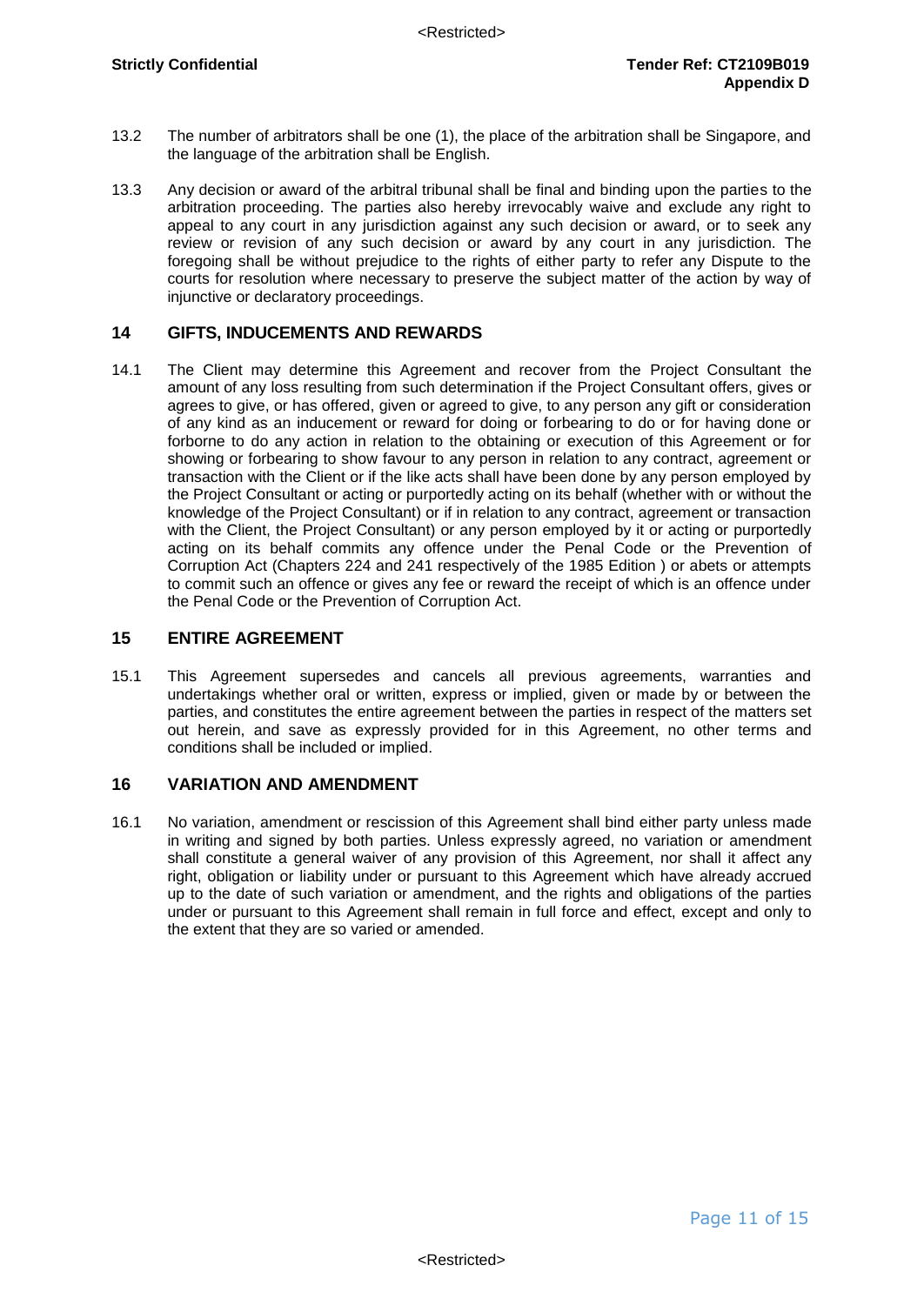### <span id="page-12-0"></span>**17 INVALIDITY**

17.1 If at any time any provision of this Agreement is or becomes invalid, illegal or unenforceable in any respect, the validity, legality or enforceability of the remaining provisions of this Agreement shall not in any way be affected or impaired thereby. The parties agree to amend or replace any invalid, illegal or unenforceable provision of this Agreement by valid, legal and enforceable provisions which achieve, to the greatest extent possible and in the interests of the parties hereto, the economic and all other purposes of the invalid, illegal or unenforceable provision.

### <span id="page-12-1"></span>**18 COUNTERPARTS**

18.1 This Agreement may be executed in any number of counterparts, each of which shall be an original, but all of which together shall constitute one and the same instrument.

### <span id="page-12-2"></span>**19 WAIVER**

- 19.1 The failure of either party to insist upon a strict performance of any term or provision of this Agreement or to exercise any option, right or remedy herein contained, shall not be construed as a waiver or as a relinquishment in the future of such term, provision, option, right or remedy, but the same shall continue and remain in full force and effect throughout the term of this Agreement.
- 19.2 No waiver by either party of any term or provision thereof shall be deemed to have been made unless expressed in writing and signed by an authorised representative of such party.

### <span id="page-12-3"></span>**20 RELATIONSHIP BETWEEN THE PARTIES**

20.1 Nothing contained in this Agreement is intended nor shall it be regarded as constituting a partnership, agency, joint venture or fiduciary relationship between the parties.

### <span id="page-12-4"></span>**21 REASONABLENESS**

21.1 Each party to this Agreement confirms it has received independent legal advice relating to all the matters provided for in this Agreement, including the provisions of this Clause, and agrees, having considered the terms of this Clause and the Agreement as a whole, that the provisions of this Agreement are fair and reasonable.

### <span id="page-12-5"></span>**22 CONTRACTS (RIGHTS OF THIRD PARTIES) ACT**

22.1 A person who is not a party to this Agreement has no right under the Contracts (Rights of Third Parties) Act (Chapter 53B) to enforce any term of this Agreement.

### <span id="page-12-6"></span>**23 GOVERNING LAW**

23.1 The terms and conditions set forth herein shall be governed by and construed in accordance with the laws of Singapore. Subject to the dispute resolution provisions in Clause 13, the parties submit unconditionally to the exclusive jurisdiction of the courts of Singapore.

### **24 PERSONAL DATA**

24.1 In this Clause, "**Personal Data**" means all data which is defined to be "personal data" under the Personal Data Protection Act 2012 (No. 26 of 2012 of Singapore) ("**PDPA**") and includes all information which identifies or which relates to an individual, whether true or not, in any form, disclosed, furnished or made available directly or indirectly to the Project Consultant and/or its permitted subcontractors by or on behalf of the Client or otherwise received or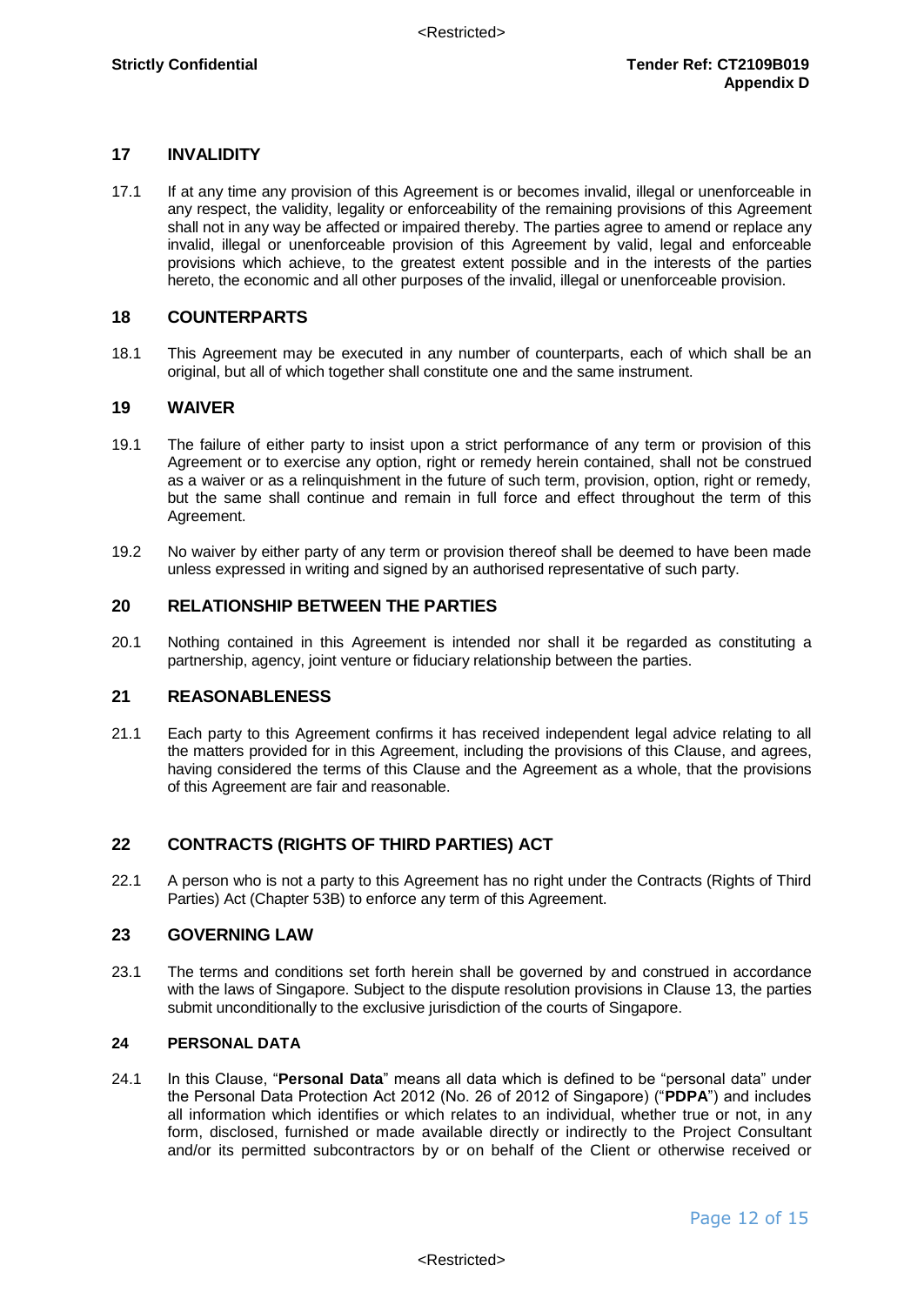obtained by the Project Consultant and/or its permitted subcontractors pursuant to, by virtue of, or in the course of providing the Deliverables.

24.2 Each of the Client and the Project Consultant shall, in its collection, processing, disclosure or other use of Personal Data, for any purpose arising out of or in connection with the provision of the Deliverables, adhere to the requirements of the PDPA. Without prejudice to the generality of the foregoing, each Party shall, where required and in the manner required by any applicable laws or legal requirements ("**Law**"):

> (a) use Personal Data only for purposes which would be considered appropriate by a reasonable person in the circumstances and only after notifying or obtaining the consent of the individual to whom the Personal Data relates ("**Subject Individual**");

> (b) provide Subject Individuals with access to their Personal Data and the ability to correct such Personal Data upon request;

(c) use reasonable efforts to ensure the accuracy of Personal Data;

(d) institute reasonable security arrangements to protect the Personal Data from unauthorised access and similar risks;

- (e) securely destroy the Personal Data where it is no longer required; and
- (f) transfer Personal Data outside Singapore only as prescribed by Law.

Each Party shall return or destroy Personal Data provided to it by the other forthwith upon being required to do so by the other or immediately without request upon the expiry or earlier termination of this Agreement, save that a Party may nonetheless retain Personal Data if such retention is necessary for its business or legal purposes (including without limitation compliance, audit or regulatory purposes).